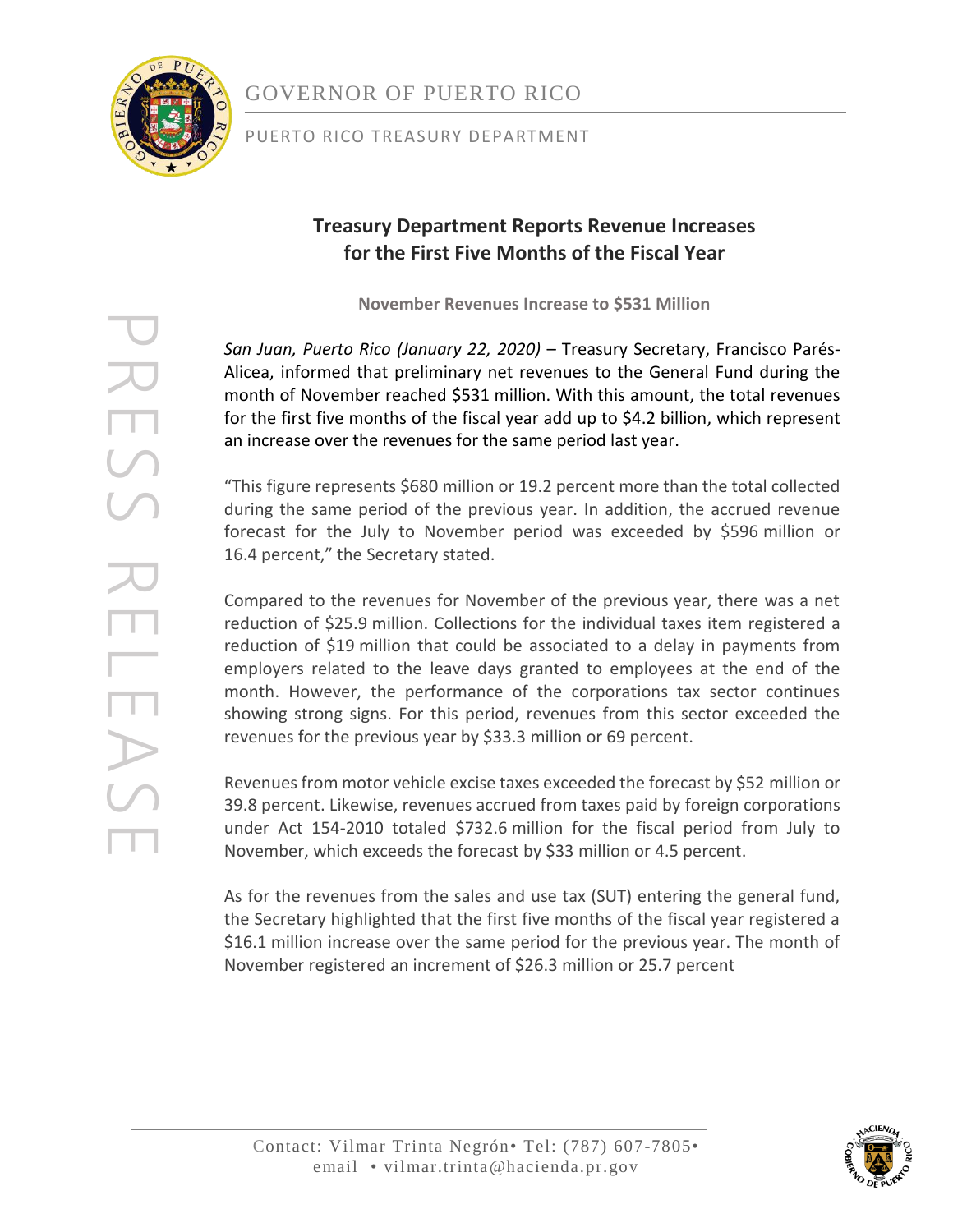



#### PUERTO RICO TREASURY DEPARTMENT

On the other hand, taxable sales of businesses qualified by the Department that retain the 7% rate in prepared foods increased by 10.4 percent as compared to the month on November last year. This confirms that constant life monitoring of the behavior and compliance of businesses through the Internal Revenue Unified System (SURI, by is Spanish acronym) results in greater effectiveness in revenue collections. Likewise, it shows a positive response of consumers by sponsoring businesses that have a reduced rate certificate and, hence, entices the competition to obtain the certificate and keep in compliance.

Finally, Parés-Alicea stressed his commitment to continue integrating initiatives to modernize and expand their services and help to facilitate the management of taxes. "Our objective is to facilitate compliance, as well as detect infringers and improve services rendered to taxpayers through our digital platform. The positive trend of revenues during the first five months of the fiscal year is a good indicator that gives us great satisfaction for the work done," he concluded.

###



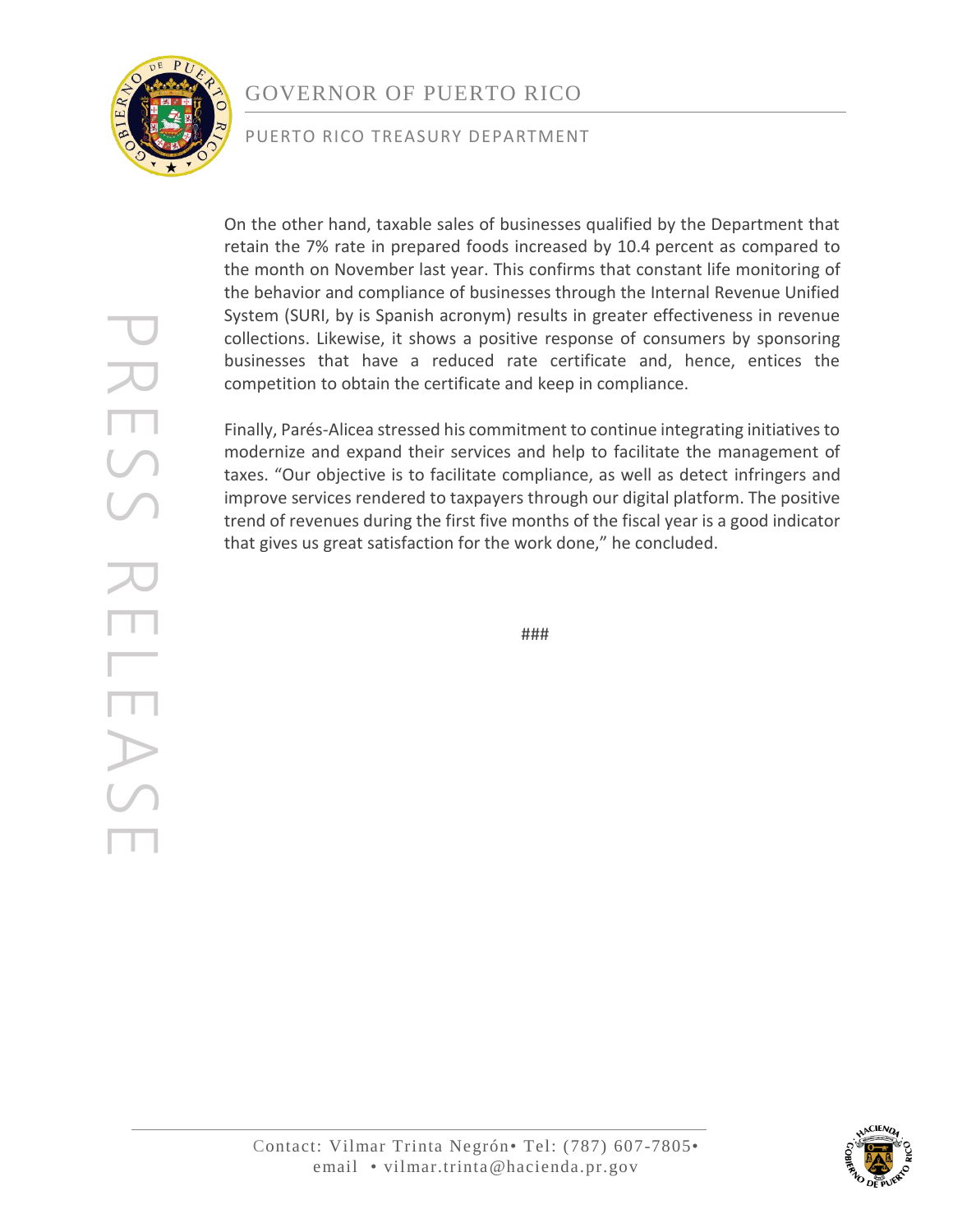

# GOVERNOR OF PUERTO RICO

#### PUERTO RICO TREASURY DEPARTMENT

#### **General Fund Net Revenues November (million of \$)**

November Revenues

Forecast

Actual Collection

| I                                                    |
|------------------------------------------------------|
|                                                      |
| $\big($<br>I                                         |
| $\overline{\mathcal{L}}$<br>$\overline{\phantom{0}}$ |
| Ì                                                    |
| l                                                    |
|                                                      |
| $\overline{\phantom{a}}$                             |
|                                                      |
| ľ                                                    |
|                                                      |

| Items                             | 2018-19 | 2019-20 | Dif.   | November | vs. Forecast             |
|-----------------------------------|---------|---------|--------|----------|--------------------------|
|                                   |         |         |        |          |                          |
| Gross General Fund Net Revenues   | 586.4   | 585.99  | (0.4)  | 657.6    | (71.6)                   |
| Reserve for Refund                | (29.5)  | (55.0)  | (25.5) | (55.0)   | $\overline{\phantom{a}}$ |
| General Fund Net Revenues         | 556.9   | 530.99  | (25.9) | 602.6    | (71.6)                   |
|                                   |         |         |        |          |                          |
| Individual                        | 145.7   | 126.8   | (18.9) | 129.8    | (3.0)                    |
| Corporations                      | 48.2    | 81.6    | 33.3   | 55.6     | 26.0                     |
| Non-Resident Withholdings         | 37.8    | 23.6    | (14.2) | 39.4     | (15.8)                   |
| Sales and Use Tax                 | 102.3   | 128.6   | 26.3   | 214.9    | (86.3)                   |
| Foreign (Act. 154)                | 101.8   | 63.3    | (38.5) | 64.1     | (0.8)                    |
| Alcoholic Beverages               | 25.6    | 19.0    | (6.6)  | 22.4     | (3.4)                    |
| Cigarettes                        | 9.4     | 3.6     | (5.8)  | 14.4     | (10.8)                   |
| <b>Motor Vehicles</b>             | 50.3    | 44.0    | (6.3)  | 24.9     | 19.1                     |
| Excises on Off-Shore Shipment Rum | 15.2    | 8.5     | (6.7)  | 16.7     | (8.2)                    |
| <b>Others</b>                     | 20.5    | 32.0    | 11.5   | 20.4     | 11.7                     |

#### **General Fund Net Revenue November**

**(million of \$)**

|                                   | July - November<br><b>Revenues</b> |         | Forecast<br>July - | Actual<br>Collection |              |
|-----------------------------------|------------------------------------|---------|--------------------|----------------------|--------------|
| Items                             | 2018-19                            | 2019-20 | Dif.               | November             | vs. Forecast |
|                                   |                                    |         |                    |                      |              |
| Gross General Fund Net Revenues   | 3,795.7                            | 4,501.0 | 705.2              | 3,905.0              | 595.9        |
| Reserve for Refund                | (255.5)                            | (281.0) | (25.5)             | (281.0)              |              |
| <b>General Fund Net Revenues</b>  | 3,540.2                            | 4,220.0 | 679.7              | 3,624.0              | 595.9        |
|                                   |                                    |         |                    |                      |              |
| Individual                        | 684.8                              | 770.6   | 85.7               | 701.4                | 69.2         |
| Corporations                      | 635.0                              | 1,325.1 | 690.1              | 736.4                | 588.7        |
| Non-Resident Withholdings         | 243.4                              | 156.0   | (87.4)             | 228.7                | (72.7)       |
| Sales and Use Tax                 | 501.1                              | 517.2   | 16.1               | 645.5                | (128.3)      |
| Foreign (Act. 154)                | 822.0                              | 765.6   | (56.4)             | 732.6                | 33.0         |
| Alcoholic Beverages               | 122.0                              | 106.8   | (15.2)             | 100.2                | 6.6          |
| Cigarettes                        | 53.6                               | 28.7    | (24.9)             | 72.1                 | (43.4)       |
| <b>Motor Vehicles</b>             | 226.4                              | 182.9   | (43.5)             | 130.9                | 52.0         |
| Excises on Off-Shore Shipment Rum | 138.2                              | 144.3   | 6.1                | 141.3                | 3.0          |
| Others                            | 113.7                              | 222.7   | 109.1              | 135.0                | 87.7         |